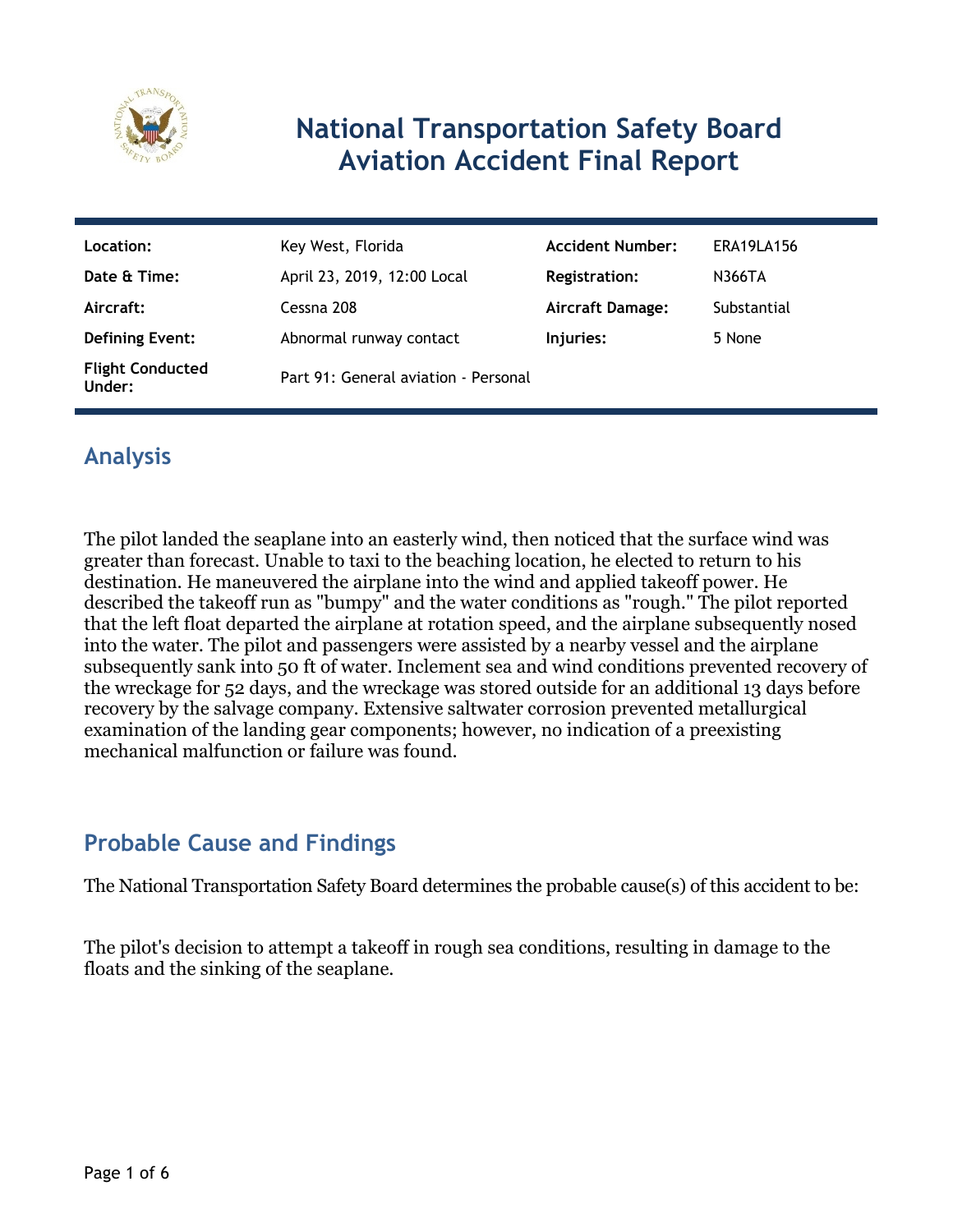| <b>Findings</b>             |                                         |
|-----------------------------|-----------------------------------------|
| Personnel issues            | Decision making/judgment - Pilot        |
| Aircraft                    | Wheel/ski/float - Capability exceeded   |
| <b>Environmental issues</b> | Choppy surface - Contributed to outcome |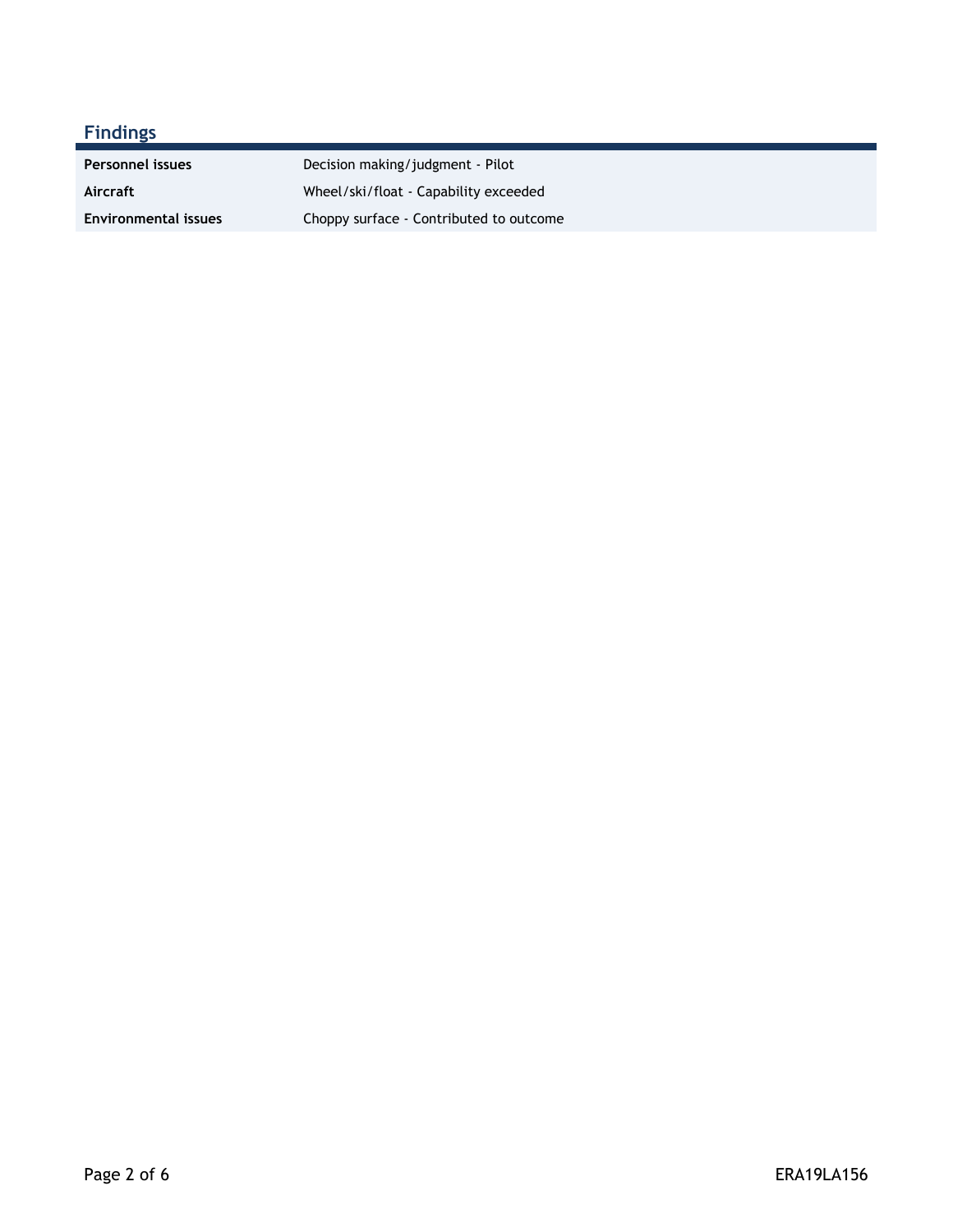### **Factual Information**

On April 23, 2019, about 1200 eastern daylight time, a Cessna 208 amphibious airplane, N366TA, was substantially damaged during takeoff from Dry Tortugas National Park, about 58 miles west of Key West, Florida. The airline transport pilot and four passengers were not injured. The flight was operated by a private corporation as a Title 14 Code of Federal Regulations Part 91 personal flight. Day, visual meteorological conditions prevailed near the accident site, and no flight plan was filed. The flight was originating at the time of the accident.

According to the pilot, he landed into an easterly wind, north of the island. After landing, he noticed that the wind was greater than forecast, and he was unable to taxi to the beaching location. He elected to return to Key West International Airport (EYW). He maneuvered the airplane into the wind and applied takeoff power. He described the takeoff run as "bumpy." As the airplane reached rotation speed, the left float departed the airplane. The airplane then nosed into the water. The pilot assisted the passengers out of the airplane and into a life raft. The airplane sank about 30 seconds later. A National Park Service (NPS) vessel responded and assisted the pilot and passengers. In the NTSB Form 6120.1, Pilot/Operator Aircraft Accident Report, the pilot described the water conditions as "rough."

The wreckage came to rest in about 50 ft of sea water. Examination of underwater photos provided by the NPS revealed that both landing gear floats were separated from their mounting structure; however, they were both located with the fuselage, partially attached by cables and broken structure. The upper surfaces of both floats exhibited structural deformation and tearing.

Due to inclement sea and wind conditions, the wreckage remained on the sea floor for 52 days before it was recovered. After recovery, the wreckage was stored outside for 13 more days prior to being moved to a wreckage storage facility. Because of saltwater corrosion damage, failure analysis of the landing gear structural components could not be performed.

Federal Aviation Administration Handbook 8083-23, Seaplane, Skiplane, and Float/Ski Equipped Helicopter Operations, addresses water effects on operations: "Even relatively small waves and swell can complicate seaplane operations. Takeoffs on rough water can subject the floats to hard pounding as they strike consecutive wave crests. Operating on the surface in rough conditions exposes the seaplane to forces that can potentially cause damage or, in some cases, overturn the seaplane."

#### **History of Flight**

**Takeoff Abnormal runway contact (Defining event) Abnormal runway contact (Defining event) Takeoff** Loss of control on ground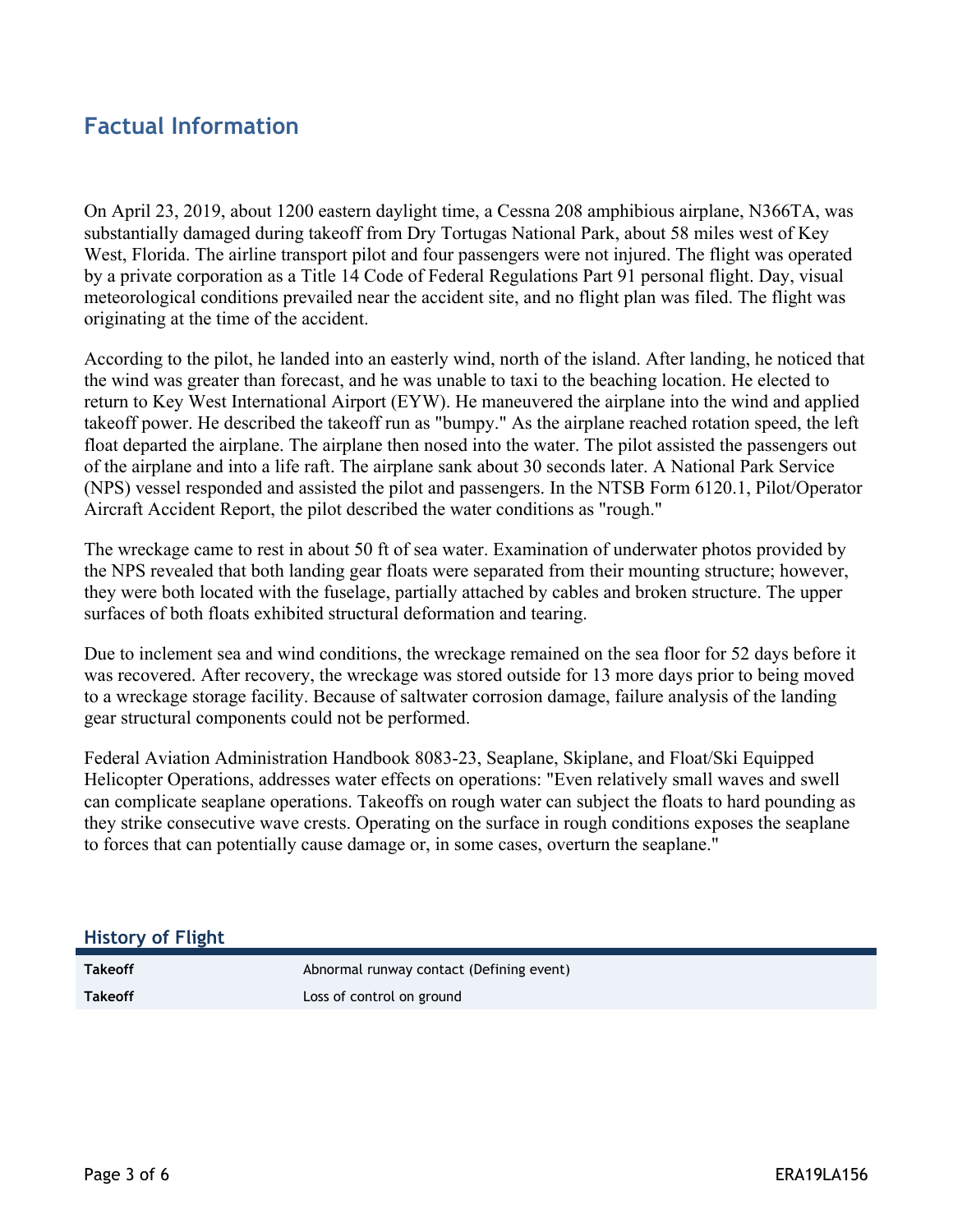#### **Pilot Information**

| Certificate:                     | Airline transport; Commercial                                                                                                                                                                                                                   | Age:                              | 46, Male       |
|----------------------------------|-------------------------------------------------------------------------------------------------------------------------------------------------------------------------------------------------------------------------------------------------|-----------------------------------|----------------|
| Airplane Rating(s):              | Single-engine land; Single-engine<br>sea                                                                                                                                                                                                        | Seat Occupied:                    | Left           |
| <b>Other Aircraft Rating(s):</b> | None                                                                                                                                                                                                                                            | <b>Restraint Used:</b>            | 4-point        |
| Instrument Rating(s):            | None                                                                                                                                                                                                                                            | <b>Second Pilot Present:</b>      | No             |
| Instructor Rating(s):            | None                                                                                                                                                                                                                                            | <b>Toxicology Performed:</b>      | <b>No</b>      |
| <b>Medical Certification:</b>    | Class 3 Without<br>waivers/limitations                                                                                                                                                                                                          | Last FAA Medical Exam:            | April 30, 2017 |
| <b>Occupational Pilot:</b>       | No                                                                                                                                                                                                                                              | Last Flight Review or Equivalent: | March 30, 2019 |
| <b>Flight Time:</b>              | 2407 hours (Total, all aircraft), 27 hours (Total, this make and model), 2000 hours (Pilot In<br>Command, all aircraft), 50 hours (Last 90 days, all aircraft), 35 hours (Last 30 days, all<br>aircraft), 5 hours (Last 24 hours, all aircraft) |                                   |                |

# **Aircraft and Owner/Operator Information**

| Aircraft Make:                | Cessna                       | Registration:                            | <b>N366TA</b>          |
|-------------------------------|------------------------------|------------------------------------------|------------------------|
| <b>Model/Series:</b>          | 208 Undesignat               | Aircraft Category:                       | Airplane               |
| Year of Manufacture:          | 1996                         | <b>Amateur Built:</b>                    |                        |
| Airworthiness Certificate:    | Normal                       | <b>Serial Number:</b>                    | 20800249               |
| Landing Gear Type:            | N/A; Amphibian               | Seats:                                   | 10                     |
| Date/Type of Last Inspection: | April 16, 2019 Annual        | <b>Certified Max Gross Wt.:</b>          | 8001 lbs               |
| Time Since Last Inspection:   | 6 Hrs                        | Engines:                                 | 1 Turbo prop           |
| Airframe Total Time:          | 9506 Hrs at time of accident | <b>Engine Manufacturer:</b>              | Pratt & Whitney Canada |
| ELT:                          | Installed                    | <b>Engine Model/Series:</b>              | PT6A-114A              |
| <b>Registered Owner:</b>      |                              | <b>Rated Power:</b>                      | 675 Horsepower         |
| Operator:                     | On file                      | <b>Operating Certificate(s)</b><br>Held: | None                   |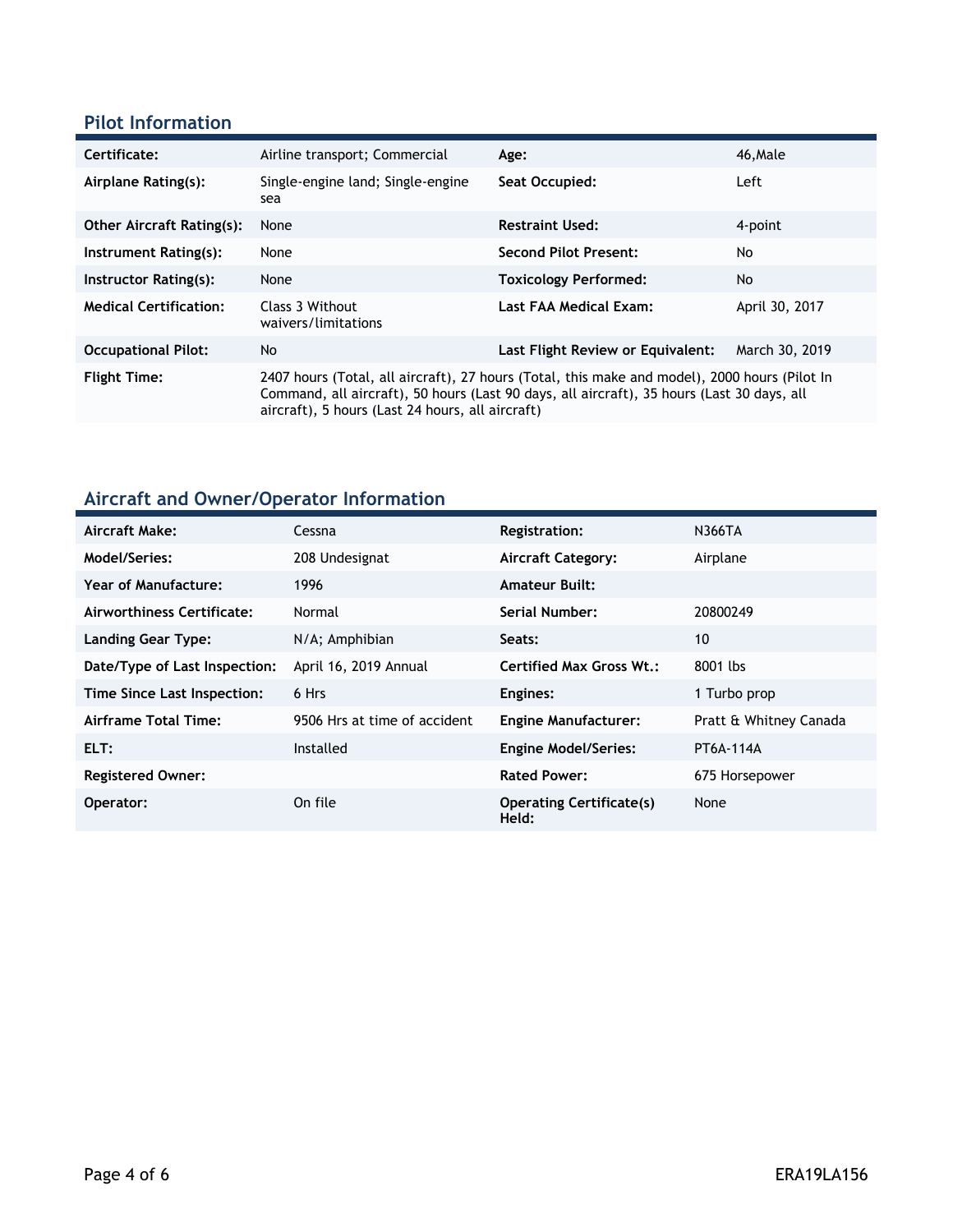#### **Meteorological Information and Flight Plan**

| <b>Conditions at Accident Site:</b>     | Visual (VMC)                     | <b>Condition of Light:</b>                     | Day                              |
|-----------------------------------------|----------------------------------|------------------------------------------------|----------------------------------|
| <b>Observation Facility, Elevation:</b> | EYW, 21 ft msl                   | Distance from Accident Site:                   | 61 Nautical Miles                |
| <b>Observation Time:</b>                | 11:53 Local                      | Direction from Accident Site:                  | 95°                              |
| <b>Lowest Cloud Condition:</b>          | Clear                            | Visibility                                     | 10 miles                         |
| Lowest Ceiling:                         | None                             | Visibility (RVR):                              |                                  |
| Wind Speed/Gusts:                       | 10 knots $/$                     | <b>Turbulence Type</b><br>Forecast/Actual:     | None / None                      |
| <b>Wind Direction:</b>                  | $40^{\circ}$                     | <b>Turbulence Severity</b><br>Forecast/Actual: | N/A / N/A                        |
| <b>Altimeter Setting:</b>               | 30.1 inches Hg                   | <b>Temperature/Dew Point:</b>                  | $26^{\circ}$ C / 15 $^{\circ}$ C |
| <b>Precipitation and Obscuration:</b>   | No Obscuration; No Precipitation |                                                |                                  |
| <b>Departure Point:</b>                 | Key West, FL                     | Type of Flight Plan Filed:                     | None                             |
| Destination:                            | Key West, FL (EYW)               | <b>Type of Clearance:</b>                      | None                             |
| <b>Departure Time:</b>                  | 12:00 Local                      | Type of Airspace:                              | Class G                          |

## **Wreckage and Impact Information**

| Crew Injuries:          | 1 None | <b>Aircraft Damage:</b> | Substantial                |
|-------------------------|--------|-------------------------|----------------------------|
| Passenger<br>Injuries:  | 4 None | <b>Aircraft Fire:</b>   | None                       |
| <b>Ground Injuries:</b> | N/A    | Aircraft<br>Explosion:  | None                       |
| Total Injuries:         | 5 None | Latitude,<br>Longitude: | 24.665277, -82.863609(est) |

#### **Administrative Information**

| Investigator In Charge (IIC):               | Hicks, Ralph                                           |                      |     |
|---------------------------------------------|--------------------------------------------------------|----------------------|-----|
| <b>Additional Participating</b><br>Persons: | Donald Casto; FAA/FSDO; Hollywood, FL                  |                      |     |
| <b>Original Publish Date:</b>               | December 3, 2020                                       | Investigation Class: | - 3 |
| Note:                                       | The NTSB did not travel to the scene of this accident. |                      |     |
| <b>Investigation Docket:</b>                | https://data.ntsb.gov/Docket?ProjectID=99306           |                      |     |